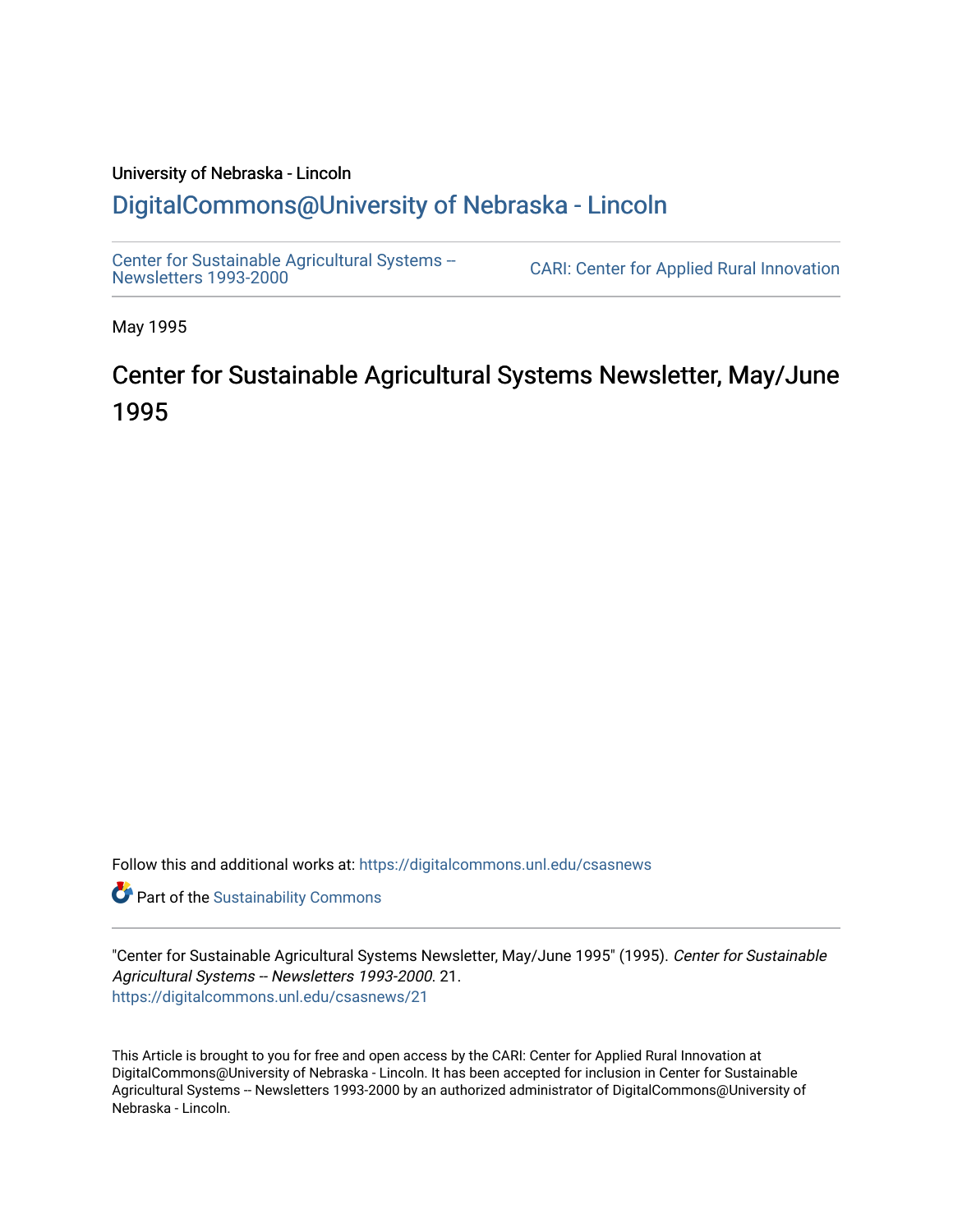# **May-June 1995 CSAS Newsletter**

The Center for Sustainable Agricultural Systems (CSAS) in the Institute of Agriculture and Natural Resources (IANR) at the University of Nebraska-Lincoln (UNL) is an interdisciplinary center formed in 1991 for the purpose of bringing together people and resources to promote an agriculture that is efficient, competitive, profitable, environmentally and socially sustainable for the indefinite future. Electronic versions of the CSAS bimonthly newsletter are sent to SANET, PENPages, and the internal IANRNEWS 10-14 days before those on our mailing list receive their hard copy. They are also available along with other sustainable ag information on the gopher: IANRVM.UNL.EDU. (Note: The electronic version is not sent to individual e-mail addresses.) To be added to the "hard copy" newsletter mailing list, or for questions or comments, contact the newsletter editor, Pam Murray, Coordinator, Center for Sustainable Agricultural Systems, 221 Keim Hall, University of Nebraska, Lincoln, NE 68583-0949, 402-472-2056, fax -4104, e-mail: csas001@unlvm.unl.edu. \* \* \* CONTENTS: WHAT YOU'LL SEE ON THE SUSTAINABLE AG TOUR CLINTON ADMINISTRATION FARM POLICY IN THE SEMINAR SPOTLIGHT: THE BIOREGENERATIVE LANDSCAPE BIOPOWER FROM AGRICULTURE MANAGING WEEDS IN FARMING SYSTEMS SUSTAINABLE FAMILIES -- SUSTAINABLE ECONOMIES -- SUSTAINABLE ENVIRONMENTS NEBRASKA GOVERNOR SIGNS ALTERNATIVE ENERGY BILL ORGANIC RESEARCH GRANT PROPOSALS DUE JULY 31 MINNESOTA OFFERS SUSTAINABLE AG MINOR CAST CONFERENCE ON SUSTAINABLE AG AND THE FARM BILL RESOURCES DID YOU KNOW... COMING EVENTS WHAT YOU'LL SEE ON THE SUSTAINABLE AG TOUR The 1995 Sustainable Agriculture Tour on August 17 will begin at 8:00 a.m. at the new Agricultural Research and Development Center headquarters near Mead. At the ARDC participants will see: new ARDC headquarters facility that includes an energy efficient, partially earth-sheltered design and passive solar heating, and a developing educational program that integrates agricultural production with environmental concerns and interventions;

- educational microfarm project for undergraduate interns, each of whom manages a small farm for the entire season from planting to product sale, and evaluates the biological, economic, and energy efficiency of diverse cropping and crop/animal systems;
- impacts of grazing crop residues on subsequent crop production, and effects of conventional and ridge tillage on animal gains during winter stalk grazing;
- effects of different planting dates and hybrid maturities on productivity, economic return, and risk of production of corn, soybean, and grain sorghum in the region;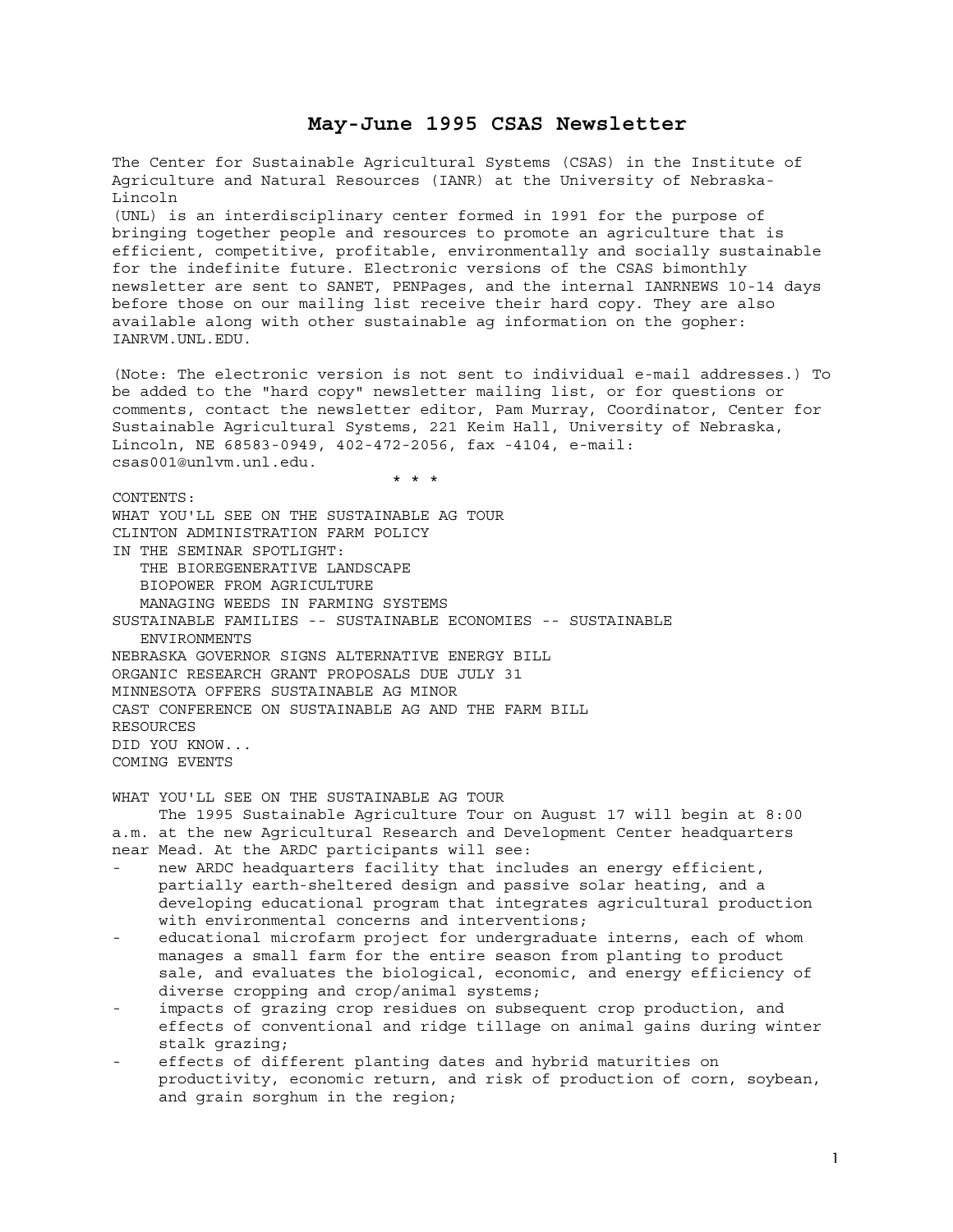- impacts of windbreaks on vegetable production, with several species planted with and without protection of mature windbreaks;
- composting animal wastes for stabilization of nutrients and reduced costs of handling and application on production fields.

After lunch at the ARDC headquarters, the tour will visit local farms to see:

- a three-year on-farm paired comparison study on profitability of dryland corn vs. dryland grain sorghum, each in rotation with soybeans to document yield differences;
- a farmer who has moved away from a corn/soybean/cattle operation and now grows and direct markets fresh produce including cantaloupe, watermelon, cabbage, sweet corn, tomatoes, zucchini, potatoes, and more;
- one of several nationally-selected sites to participate in a new approach by EPA for granting conditional registration for applying new products, in this case the corn herbicide acetochlor.

Registration: fee of \$7/person covers lunch and handout materials.

Because tour sites are fairly close together, and to keep cost to a minimum, this year it's BYOV (bring your own vehicle); no van or bus service will be provided. We will travel caravan style, and participants are encouraged to car-pool. Those who have not pre-registered may still join us for any or all of the tour, but will not be provided lunch or handout materials. Deadline for receipt of registration fee in the CSAS office is August 14.

#### **CLINTON ADMINISTRATION FARM POLICY**

 At the April 1995 National Rural Conference in Iowa, President Clinton released a report listing the key principles guiding the Administration's rural and farm policy agenda:

- Maintain the farm economy's foundation through the continuation of simplified commodity programs.
- Expand foreign markets by fully funding GATT-legal export promotion policies.
- Expand rural economic opportunities through the creation of quality jobs that provide a living wage and long-term income stability.
- Streamline conservation programs to make them more flexible and promote land stewardship.
- Ensure a safe food supply through continued pursuit of a science-based food safety system.
- Provide a healthful diet for all Americans by working for the preservation and improvement of food nutrition programs.
- Market the best of American agriculture by reforming and improving the nation's marketing programs.
- Promote sound science for the next century by creating opportunities for federal and private research partnership toward technologies that will improve productivity, solve environmental problems, and create new opportunities.

"I don't believe we ought to destroy the farm support program if we want to keep the family farm." President Clinton, National Rural Conference, April 1995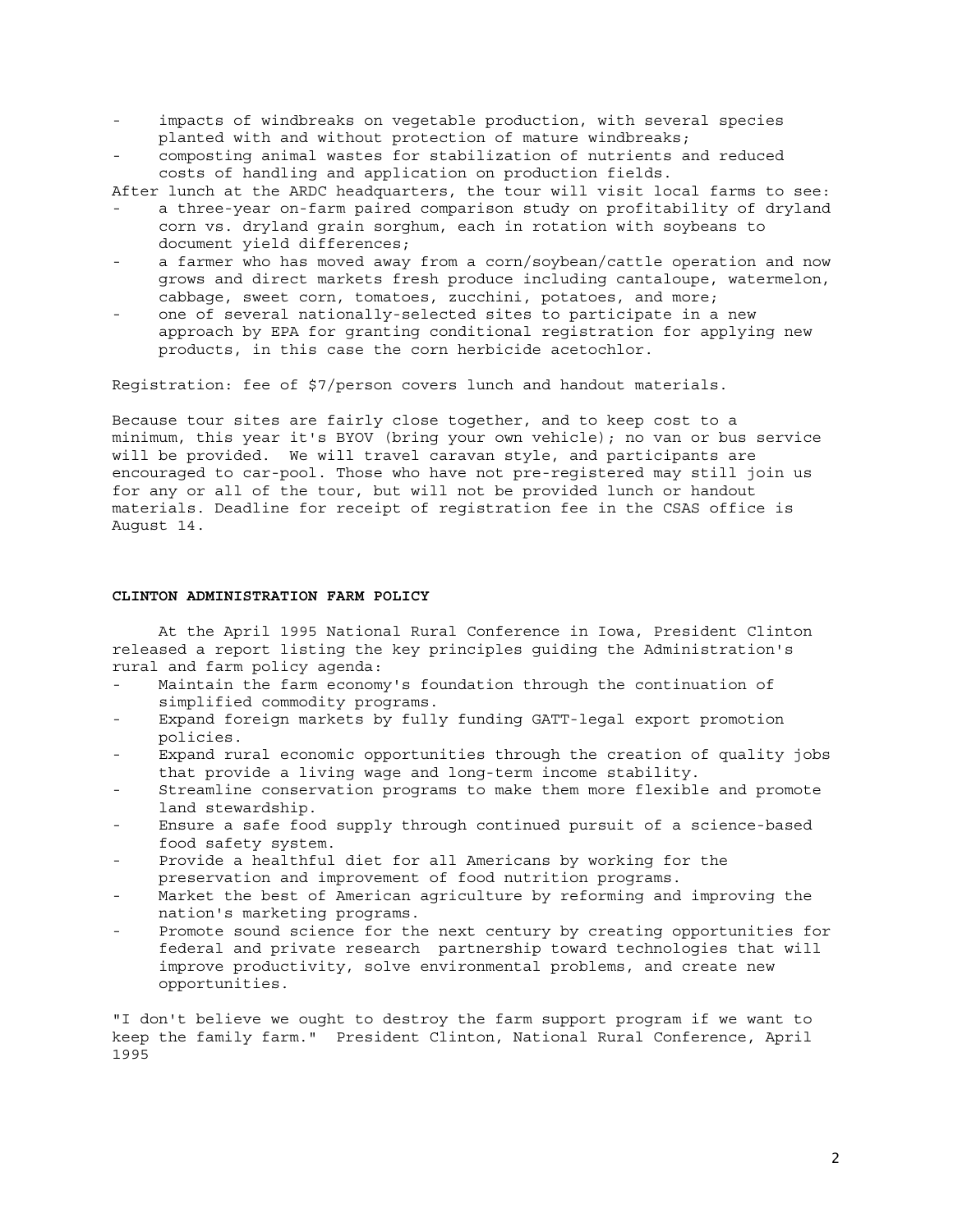# **IN THE SEMINAR SPOTLIGHT:**

#### **THE BIOREGENERATIVE LANDSCAPE**

 What will our communities and agricultural areas look like in the future? Solar and wind energy, capture and infiltration of rainfall into aquifers, restoration of marshes and wetlands? Dr. Robert (Rob) Thayer from the University of California-Davis explored these visions in his April 14 seminar, "The Bioregenerative Landscape." In addition to capture of wind and solar energy, Thayer captured the imaginations of those attending his thoughtful presentations.

 A landscape architect who specializes in the integration of nature with human settlement and agriculture, Thayer author of the successful book, "Gray World, Green Heart" (see Resources). He explored the potentials of regenerating housing developments with diverse lawnscapes and wetlands to capture rainfall. The innovative zoning and building codes of Davis provide a model for sustainable development in the 21st Century. Using today's materials and designs that focus on minimizing energy costs, one development incorporated sidewalks for pedestrians and bicycles, and minimal streets and extraneous pavement. A central lake was used to store rain and help infiltration to the ground water. The entire concept was to bring together the community around the issue of resource limitations in the future, while providing adequate comfort today.

 Thayer and his students are working in the nearby Yolo County countryside to plan the restoration of minor sloughs or watercourses that were once an important part of the ecology. Tree plantings for windbreaks, planted filter strips along the waterways, and created and connected habitat add to a vision of a biodiverse farming area for the future. Their plans have been studied on the ground, visualized in drawings, and discussed with local farmers and residents in the county. This is the first step in a long-term plan to implement a plan for biodiversity in concert with agricultural productivity in this fertile part of the Sacramento Valley.

Submitted by Charles Francis

#### **BIOPOWER FROM AGRICULTURE**

 In her seminar "Current Projects and Prospects in Biopower from Agriculture" on April 21, Nancy Cole stressed the need for development of renewable energy sources, including biomass such as poplar trees, prairie grasses, and crop residues. The director of public outreach for the Union of Concerned Scientists in Washington, DC said 85% of energy use in the U.S. is from fossil fuel.

 In Nebraska 59% of electricity is from coal and 33% from nuclear plants. Coal mining is not human or environmentally friendly, and nuclear plants are aging quickly and are susceptible to accidents as history has proven.

 We need to position ourselves for the future. One way is to build a biopower industry that uses local/regional plants processing locally grown biomass. Benefits of such an infrastructure include:

- increased farmer profits, especially if crops are grown on marginal or reserved lands;
- rural economic development by creating jobs and keeping more energy dollars in communities;
- protection of fragile lands with perennial energy crops that require less chemicals, machinery and labor, and reduce environmental impacts on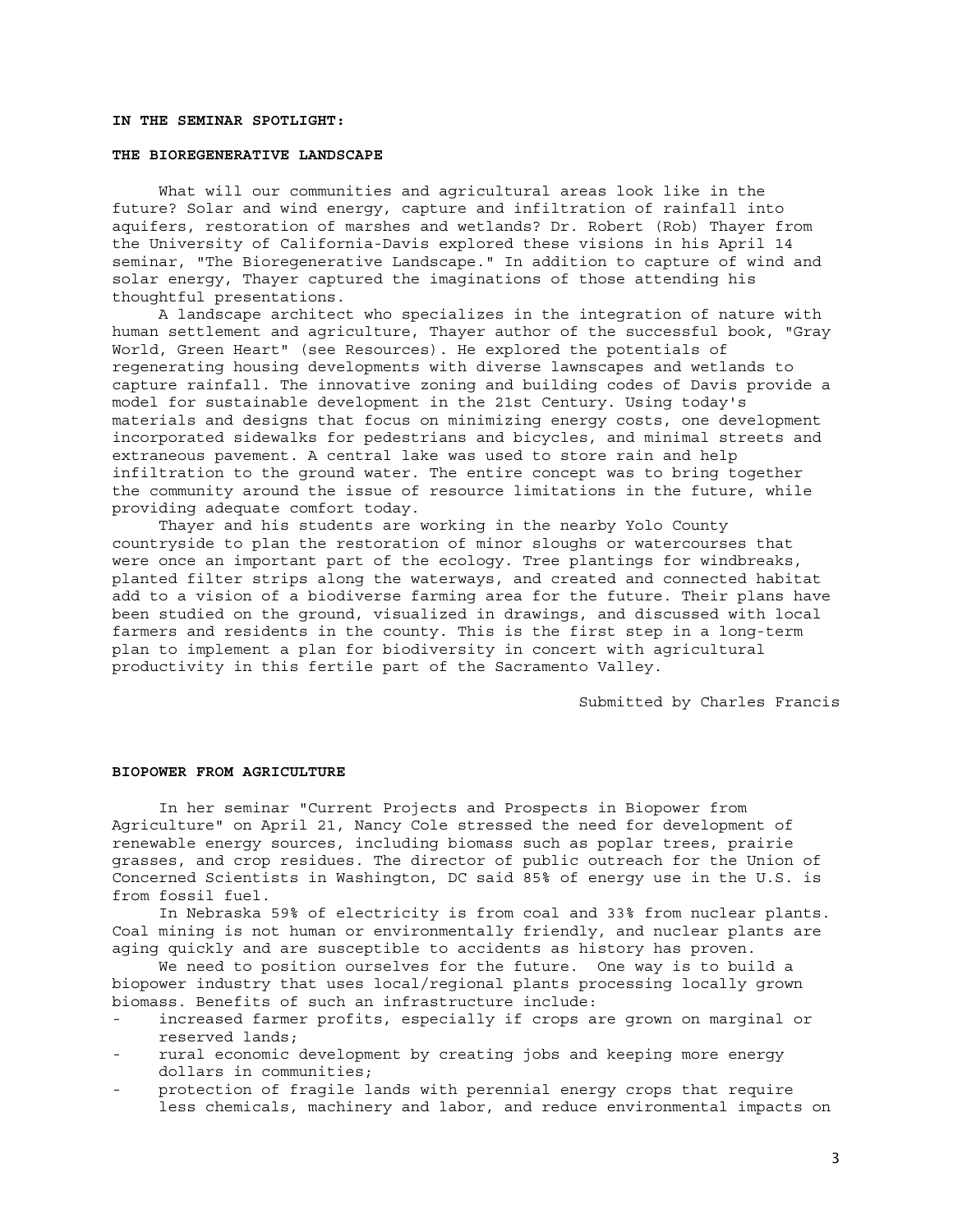water quality;

- reduced greenhouse gas emissions (closed-loop system burning biomass releases CO2 but the plants use it up) and low sulfur emissions;
- potential for increased ecosystem diversity.

 Nebraska is the only state in which all utility companies are publicly owned, providing excellent opportunity for public influence. Two years ago the Nebraska Citizen Action and the Union of Concerned Scientists initiated the SEED (Sustainable Energy for Economic Development) campaign. Contact our office for more information about these organizations.

 Cole was in the area promoting a new book she co-authored, "Renewables are Ready," and was the featured speaker at Earth Day festivities in Omaha, NE.

Notes by Pam Murray

# **MANAGING WEEDS IN FARMING SYSTEMS**

 Dr. Rhonda Janke, a sustainable cropping systems agronomist at Kansas State University, presented "A Discussion on Weed Ecology in Low-Input Reduced Tillage Cropping Systems" on April 21. An experiment she directed at the Rodale Institute compared weed management in sustainable and conventional farming systems. Their approach was to study systems within a disciplinary context, such as crop and weed interactions, and within a broader view of social and political parameters, such as environmental impacts and health considerations. Janke stressed that the goal is not total elimination of weeds or chemical use, but weed management.

 The Rodale Institute's 330-acre farm has shale-based soils and 42 inches of rain a year. A conversion experiment started in 1981 was changed to a farming systems trial in 1986, with each of 15 treatments in one-acre plots and four replications. During the conversion period, corn was the only crop with reduced yield. Soybean yield was not affected, and small grain yield was at or above county averages.

 Since 1991, researchers have continued to improve production practices within the rotations. The low input/sustainable rotation with animals is wheat/clover-corn-soybeans-corn; the low input/sustainable cash grain rotation is wheat/clover-corn-barley/soybeans-wheat/ clover; the conventional cash grain rotation is corn and soybeans. Janke and her team concluded that:

- weed management was more complicated in low input/sustainable systems than with the conventional herbicide strategy;
- weeds are sometimes above the visual threshold, but rarely above the biological threshold;
- weed biomass has not increased for more than ten years even though weeds are setting seed; and
- effective weed management in low input/sustainable systems appears to be a combination of factors and management practices including: corn population density (42,000-65,000/Ha), corn hybrid (95-110 day), number of cultivations (2-6), cultivation schedule and date of planting, cultivator type, skill of operator, crop rotation/previous crop, and weather.

Submitted by Heidi Carter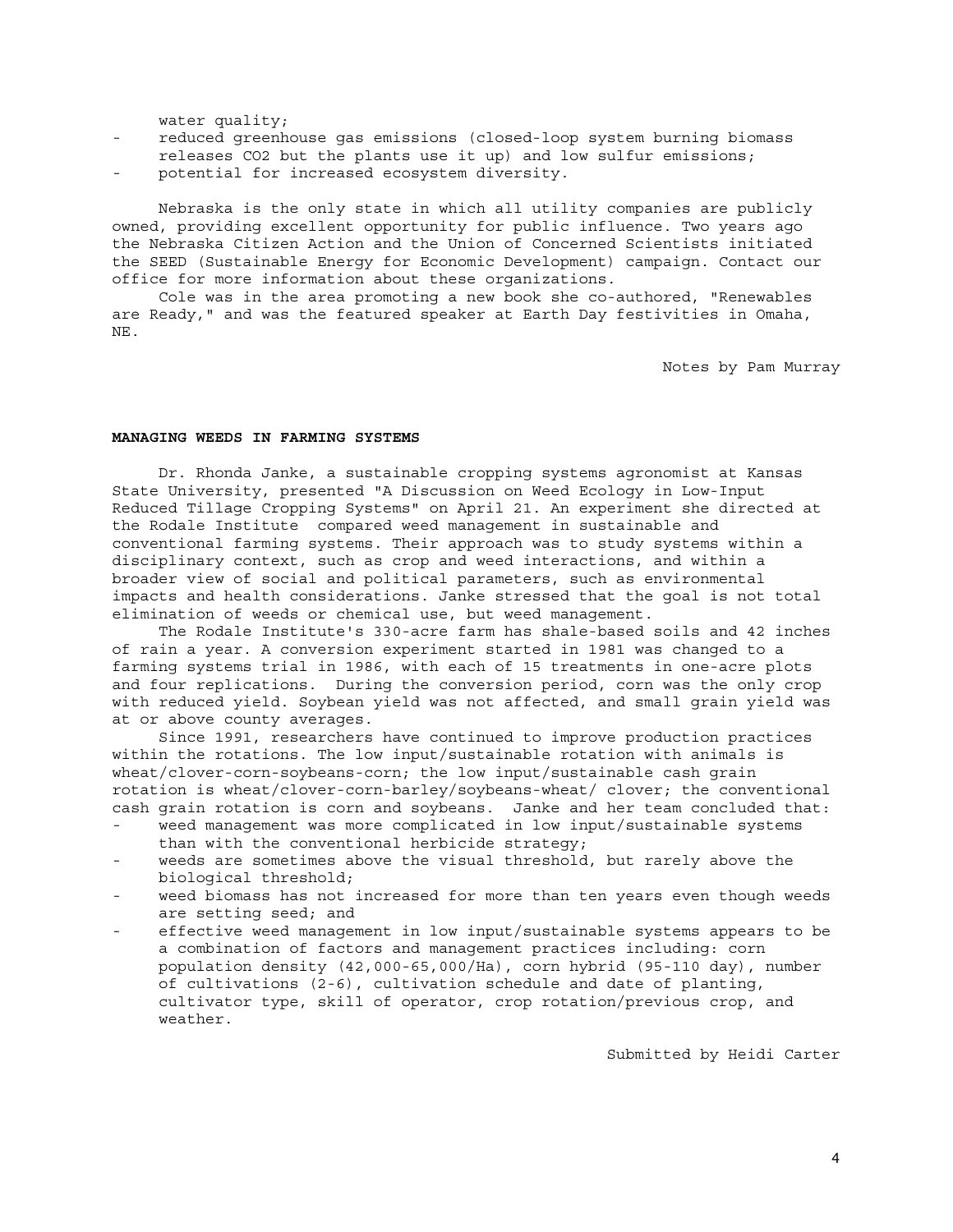# **SUSTAINABLE FAMILIES -- SUSTAINABLE ECONOMIES -- SUSTAINABLE ENVIRONMENTS**

 The following is an excerpt from a presentation by Shirley Baugher, Chair and Professor of the UNL Department of Family and Consumer Sciences, at the IANR administrative retreat on May 17, 1995. Contact the CSAS for a copy of the complete paper.

 Sustainability has become a prominent issue on the global agenda. Underlying the concept of sustainability is intergenerational transfer of resources. Each generation must meet today's needs without incurring debts it cannot repay and without compromising the lives of future generations. A society can incur four kinds of debt:

- 1) financial by borrowing heavily over a long period;
- 2) social by neglecting to invest in human development;
- 3) demographic by permitting unchecked growth in popula- tion; and
- 4) environmental by exhausting natural resources or polluting the land, the water or the air.

 In any real world situation, the meaning and implications of the concept of sustainability will be subject to countless mitigating factors. A concrete idea of what sustainability means is possible only in context.

 If we understand the concept of sustainability and the interdependence of all systems toward that goal, then we recognize the link of social systems to the economy and to the environment. There are obviously linkages among the ecological, biological, resource, and social goals that address the basic economic goal in the community.

 In the 1990 census, Nebraska had a population of 1.59 million people, with 27% under the age of 18. Using a straight-line projection to 2005, 14% of our population will be under the age of 18. Nebraska is clearly an aging state. In 1990, 93% of the population was European American; in 2005 this will decrease to 78%. The migration from rural to urban areas is projected to continue. Eleven percent of Nebraska's population lives in poverty. Nebraska is especially vulnerable because it is considered one of seven states with the highest dependency rate of children and older adults; we have fewer people contributing to the economy of the state than we do individuals dependent upon the contributions of others.

 What are the issues for individuals, families and communities in the next decade?

- Sustainable families: the interdependent concept of economic, social and physical attributes.
- Welfare reform: the issues of welfare reform include job preparation training, parenting and nutrition education, financial management and employer education.
- Health: 24% of households spend over half of their annual income on health care; consumer health policy is a critical niche for us.
- Work/Family Policy: the numbers of parents in the work place is high and will continue to rise; an issue is child care in the work place or the community.
- Culturally diverse families: a broad target group requires us to tailor programs; we need to conduct research on the sustainability of culturally diverse families in our EuroAmerican culture.
- Resource conservation (econ-omy): all resources are at risk and the issue of resource utilization and conservation is critical as we work with families and communities.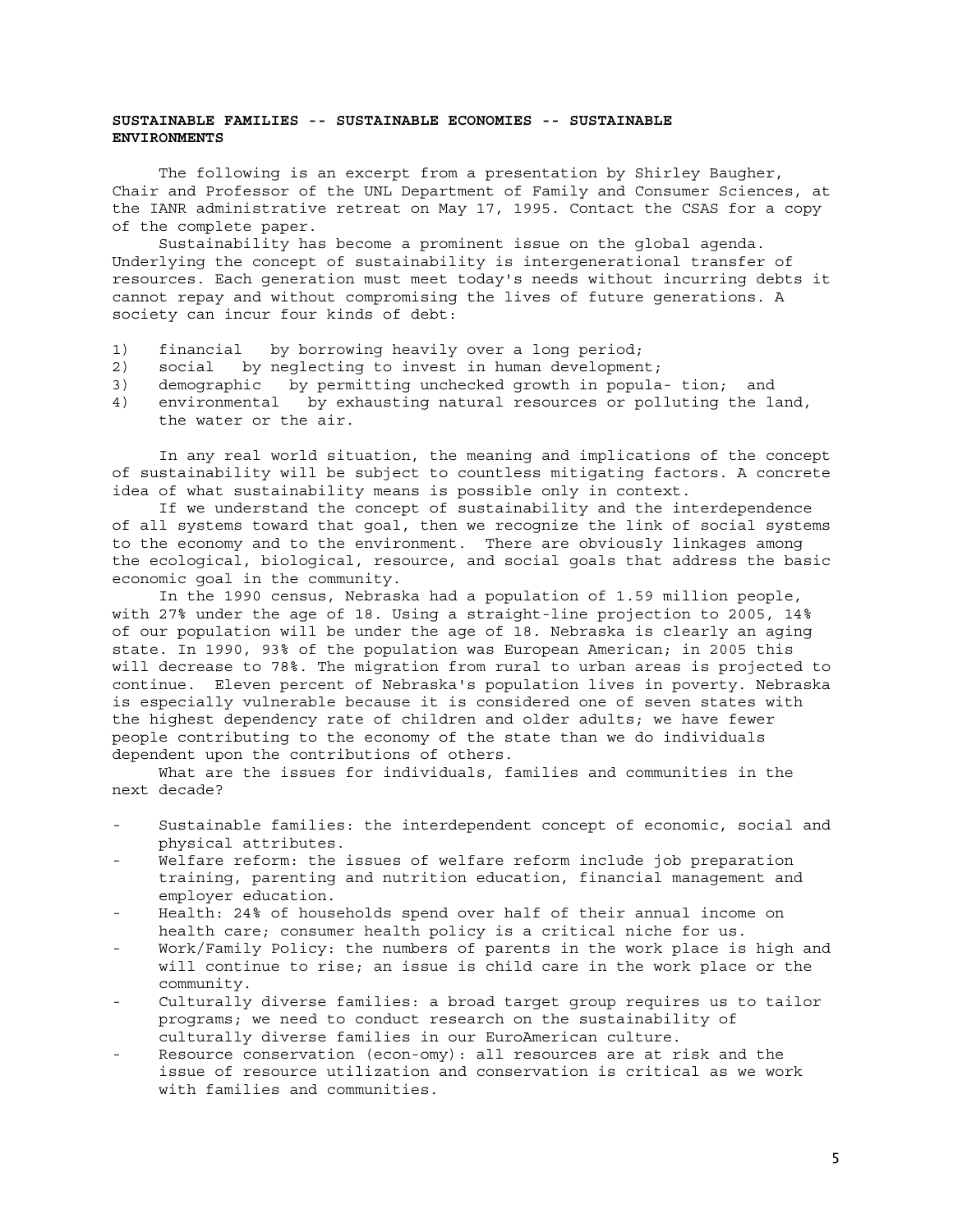#### **NEBRASKA GOVERNOR SIGNS ALTERNATIVE ENERGY BILL**

 On May 15 Governor Ben Nelson approved LB 120 which establishes a comprehensive state energy policy that takes into consideration the costs and benefits of all energy sources, including renewable energy sources. The bill also repeals the 1954 legislative policy statement that gave preference to nuclear energy and the use of radioactive materials.

 A related bill, LB 289, which would establish a Biopower Steering Committee to study the feasibility of generating electricity from the use of energy crops, including native grasses, was placed on General File.

#### **ORGANIC RESEARCH GRANT PROPOSALS DUE JULY 31**

 The Organic Farming Research Foundation (OFRF) considers proposals (generally \$3,000-5,000) twice a year, with the next deadline July 31. OFRF funds organic farming methods research, dissemination of research results to organic farmers and growers interested in making the transition to organic production, and consumer education on organic farming issues. Projects should involve farmers in design and execution. Contact: Grants Program, OFRF, POB 440, Santa Cruz, CA 95061, 408-426-6606.

 Nebraska Ag IMPACT Project proposals due July 1 (See CSAS Jan-Feb '95 Newsletter). Call 402-254-2289.

## **MINNESOTA OFFERS SUSTAINABLE AG MINOR**

 A new graduate minor program in Sustainable Agriculture Systems at the U. of Minnesota was approved by the Board of Regents in January 1995. The interdisciplinary curriculum, includes an internship with a non-profit organization or producer, and emphasizes the interconnections between agriculture, ecology, sociology, history and economics. For information call Dr. Craig Sheaffer, 612-625-8235, e-mail: sheaf001@maroon.tc.umn.edu.

## **CAST CONFERENCE ON SUSTAINABLE AG AND THE FARM BILL**

 Sixty scientists, policy makers and others addressed 200 attendees at a January 1995 conference organized by The Council for Agricultural Science and Technology. Agenda items included conserving and enhancing resources and biodiversity, enhancing food safety, empowering people economically and socially, and enhancing ag markets, competitiveness, and rural development. Speaker and panel comment included:

- Support programs should not dissuade farmers from adopting practices that enhance the environment.
- Conservation programs merit government support and should be targeted at environmentally vulnerable areas a determination that should be based on ecosystems and watersheds instead of on individual fields.
- In developing the 1995 farm bill, related programs should be viewed and coordinated to foster the leveraging of state and local funds for environmental protection.
- The federal government should create a broad definition of sustainable agriculture and design agricultural policies to achieve related goals including: a systems approach, placing land-use practices in a whole farm and ecosystem context.
- The farm bill and related legislation should integrate and consolidate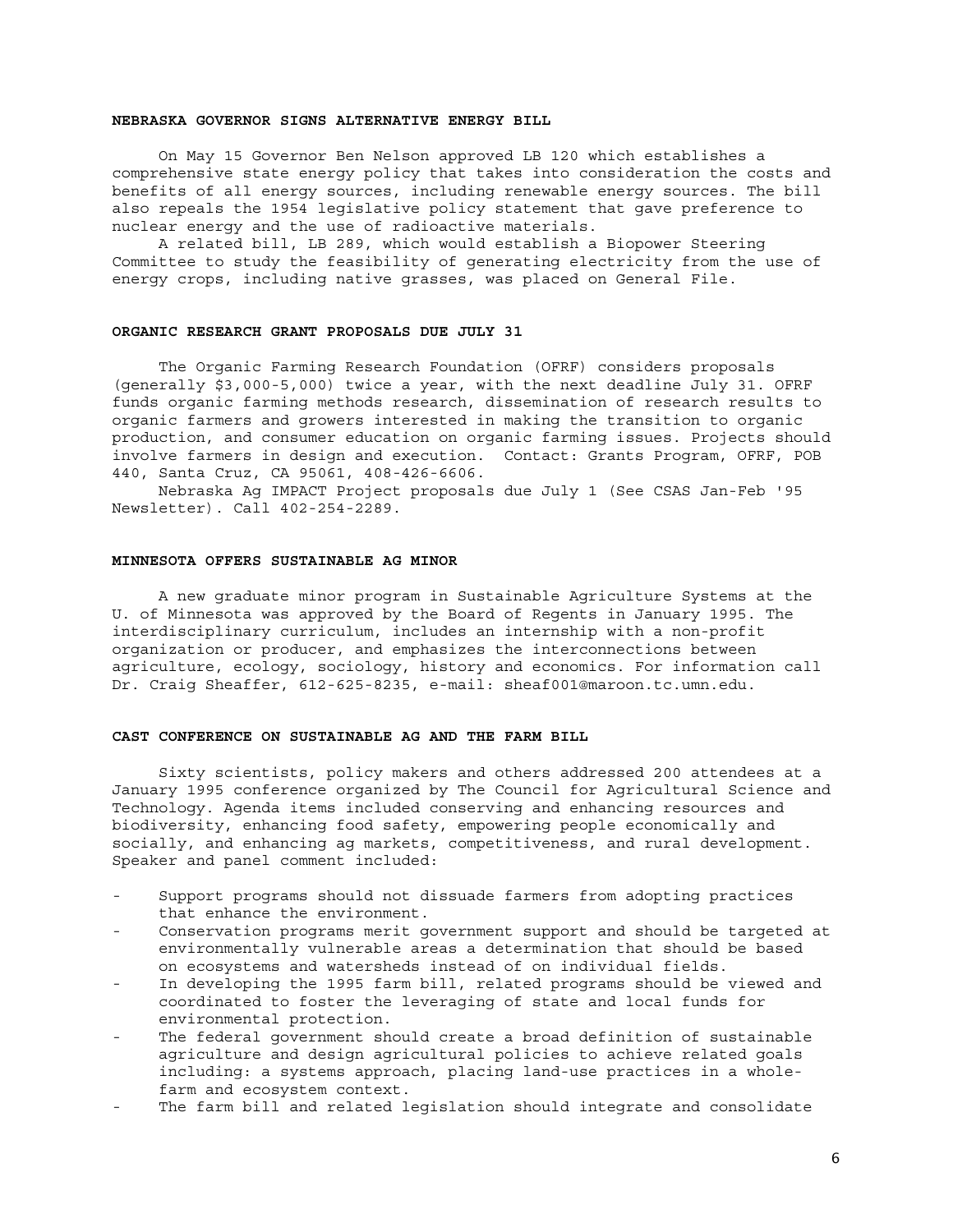overlapping environmental regulations, and regulations should be replaced, where appropriate, with incentives.

- Research should focus on the identification of indicators of environmental sustainability.
- Vital rural communities depend on a strong agriculture; a significant portion of the farm population relies on off-farm income, making the development of local enterprises key to the development of many rural communities.

Source: CAST News Release, April 14, 1995. (See Resources)

#### **RESOURCES**

"Gray World, Green Heart: Technology, Nature and the Sustainable Landscape." (See Thayer article on page two.) \$49.95. John Wiley and Sons, Inc., 1 Wiley Drive, Somerset, NJ 08875.

"Sustainable Agriculture and the 1995 Farm Bill." \$50. Summarizes series of talks and a panel discussion at January 1995 conference on the research and education agenda. CAST, 4420 West Lincoln Way, Ames, IA 50014-3447, 515-292-2125.

"Our Field - A Manual for Community Supported Agriculture." \$15. 100-page how-to guide for growers and consumers interested in starting CSA; focuses on beginning and marketing CSA projects, as well as best ag practices. Tamsyn Rowley, U. of Guelph, Guelph, Ontario, Canada N1G 2W1, 519-824-4120, ext. 3675.

"Growing Green: Enhancing the Economic and Environmental Performance of U.S. Agriculture." \$20.45. Economic and agronomic models analyze ways in which U.S. ag policy constrains adoption of alternative practices; proposes framework for evaluating national agricultural sustainability and discusses costs and benefits of sustainable practices; and "Jobs, Competitiveness, and Environmental Regulation." \$12.95 + \$3.50 s&h. Economic analysis of regulation in terms of effects on trade and employment; argues that clean environment is compatible with healthy economy. World Resources Institute Publications, POB 4852, Hampden Station, Baltimore, MD 21211, 800-822-0504.

"The Water Quality Incentives Program: The Unfulfilled Promise." \$7. Overview of USDA WQIP and barriers to its success; suggests solutions and improvements to these problems and ways the WQIP relates to ICM and IPM systems. Center for Rural Affairs, POB 406, Walthill, NE 68067, 402-846-5248.

"Funding Safer Farming: Taxing Pesticides and Fertilizers." \$5. Report from Center for Science in the Public Interest recommending state-by-state implementation of modest taxes or fees on ag chemicals to be used to teach farmers techniques of sustainable ag. CSPI, 1875 Connecticut Ave. NW, Suite 300, Washington, DC 20009, 202-332-9110.

"Using Biodiversity to Protect Biodiversity: Biological Control, Conservation and the Biodiversity Convention, 1994." No charge. Centre for Agriculture and Biosciences (CAB) International. Addresses the relationship between biological pest control and several key issues and objectives of the Biodiversity Convention. International Institute of Biological Control, Silwood Park, Buckhurst Rd, Ascot, Berks SL5 7TA, England, phone 03-44- 872999, e-mail: cabi-iibc-hq@cgnet.com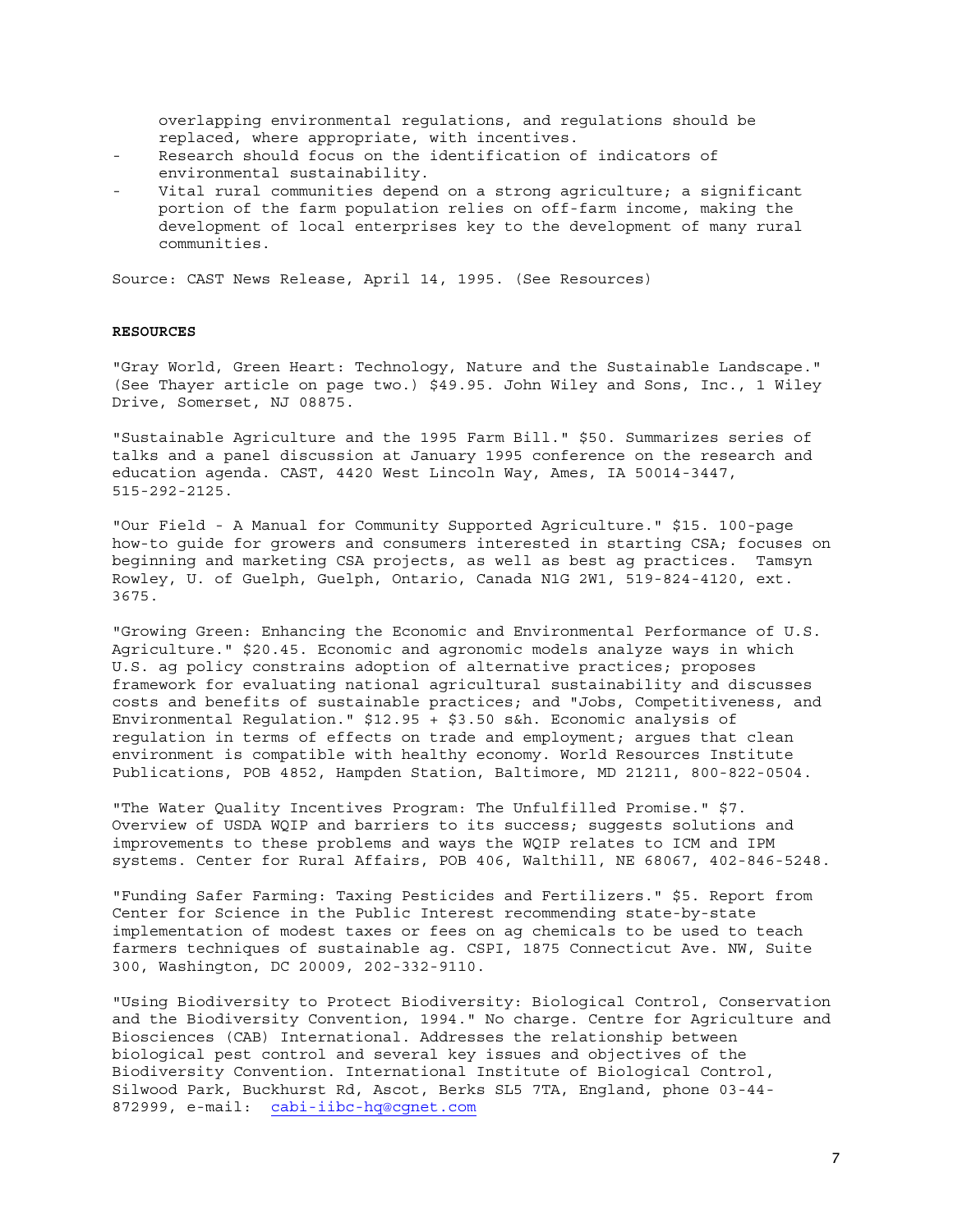"A 2020 Vision for Food, Agriculture, and the Environment, 1994-1995." No charge. Examines agri-cultural, economic and environmental issues with goal of developing consensus for action on meeting global food needs; topics include political ramifications of sustainable farming. International Food Policy Research Institute, 1200 Seventeenth Street, NW, Washington, DC 20036, 202-862-5600.

"National Organic Directory, 1995." Contact information for organic growers, wholesalers, farm suppliers and other organic-related businesses and nonprofit organizations; certification and resource groups, updated summaries of state and federal organic laws. \$37.45 + \$3.00 s&h within US, \$5.92 to Canada; Calif. residents include \$2.72 sales tax. Community Alliance with Family Farmers, POB 464, Davis, CA 95617, 800-852-3832.

"Farm Scale Composting." \$10. 80-page publication of BioCycle. JG Press, 419 State Avenue, Emmnaus, PA 18049; 610-967-4135.

#### **DID YOU KNOW...**

The Nebraska Legislature's Ag Committee sent a letter to Secretary Glickman calling on USDA to study whether the livestock market depression has been caused by increasing packer concentration. A committee official said today's conditions are similar to those experienced in the early 1900s when five packers controlled 70% of all cattle slaughter.

Referring to the trend toward contract farming, the president of the American Farm Bureau Federation says the goal "is no longer to sell what we can produce, but to produce what we can sell."

USDA has researched kenaf with favorable results for more than 50 years, and now one of the founders of the modern environmental movement, David Brower, has written the first commercial book published on paper made from this hemp-like plant. The pages of "Let the Mountains Talk, Let the Rivers Run" feels like paper made from trees. The 196-volume, which costs about 20% more to make than a conventional-paper book, critiques today's environmental movement for being too compromising.

In mid-May EPA approved an environmentally-friendly pesticide, Confirm, that mimics a caterpillar's natural hormone causing it to shed its skin, resulting in death. It has no effect on other animals and breaks down to water and carbon dioxide after a few months.

# IANR Program Themes:

- Enhance economically viable and sustainable food and biomass systems.
- Improve natural resources management and enhance environmental quality.
- Strengthen the quality of life of individuals and families and contribute to community viability.

Source: "A Strategic Plan for the University of Nebraska Institute of Agriculture and Natural Resources," March 1995.

There are now 17 private certification companies that inspect and verify that food is organic; many people feel it is time for this rapidly growing industry to be federally regulated.

More than 20% of hog production is now done under contract, up from 2% in